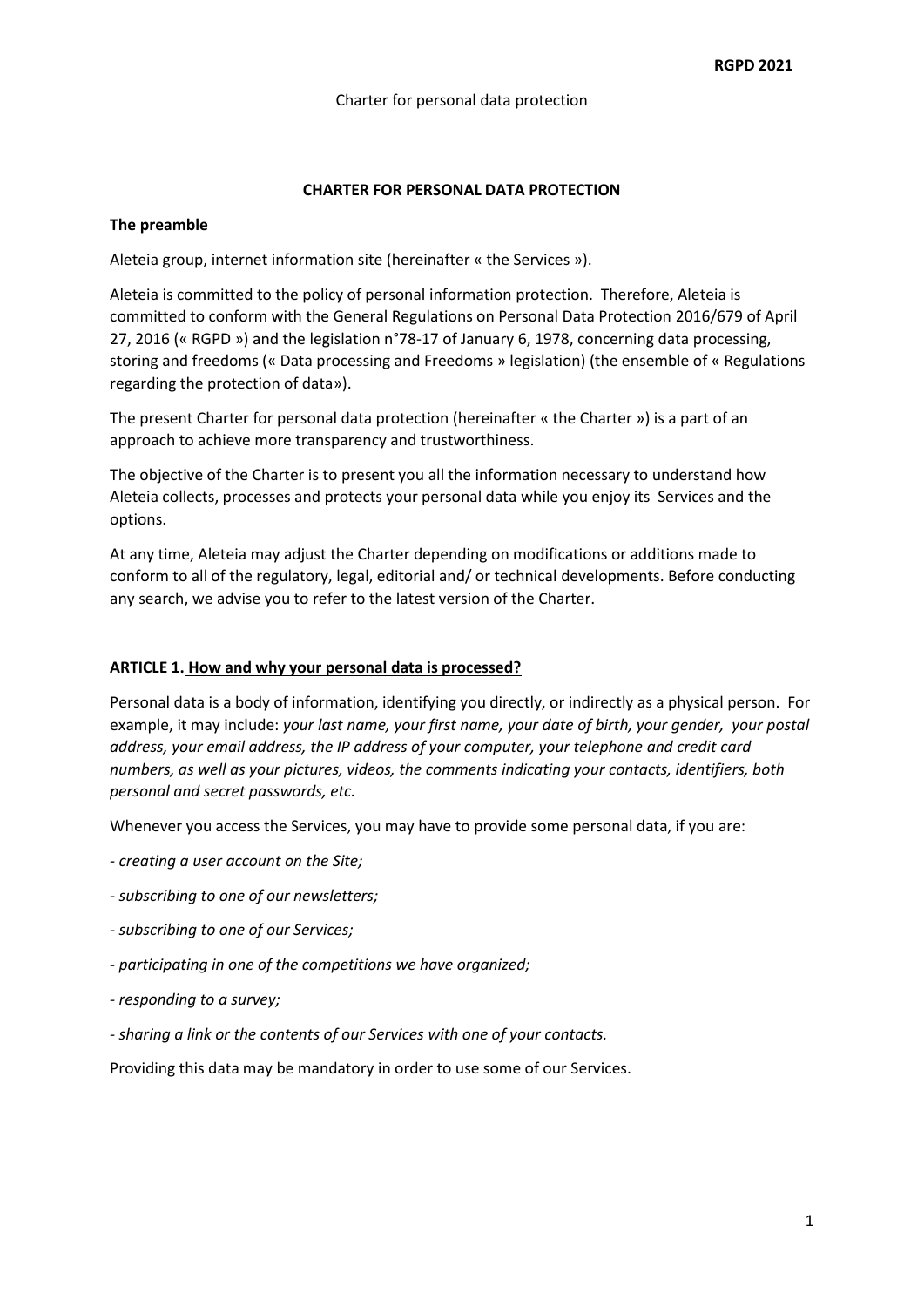The goal of collecting and processing your personal data is:

- *- creating and managing your account;*
- *- allowing you to benefit from our Services;*
- *- contacting and informing you of your eventual wins in our competitions;*
- *- responding to your questions;*
- *- informing you about our new Services and offers;*
- *- elaborating statistics on different pages of our Services that you visit;*

*-conforming to the current legislation in what concerns your participation in any group requiring moderation and fact checking (forums, discussion, contributions or all of online material you may download);* 

*-detecting inappropriate use of our Services.*

#### **ARTICLE 2. Who can use your personal data?**

Your personal data is collected when you subscribe to our Services. It is reserved for Aleteia, and under particular conditions, may be shared with third parties.

### ❖**Aleteia**

Your personal data is processed by Aleteia with the objectives described here below. Your personal information may be:

- communicated by Aleteia to its branches or other branches of Média Participations group; provided to companies other than Aleteia, designated as its sub-contractors and executing one of the tasks described here above on its behalf, while Aleteia retains the control and the supervision of your personal data.

#### ❖ **Our partners with your consent**

Third parties may use your personal data only with your consent.

If you check a box proposing products from our partners or if you actively respond to any offers, clearly manifesting your wish to receive them, your data will be shared with the partner(s) you've selected, allowing them to send you offers of their products or services by email or text.

Any partner, you have previously selected, may address you such offers until you inform them (in respecting the conditions they have outlined) that you no longer wish to receive their offers by email or text.

These partners bear the full responsibility for processing your personal data, once it has been communicated to them with your consent. It is their responsibility to conform to the current legislation, taking your rights and your eventual wishes into account.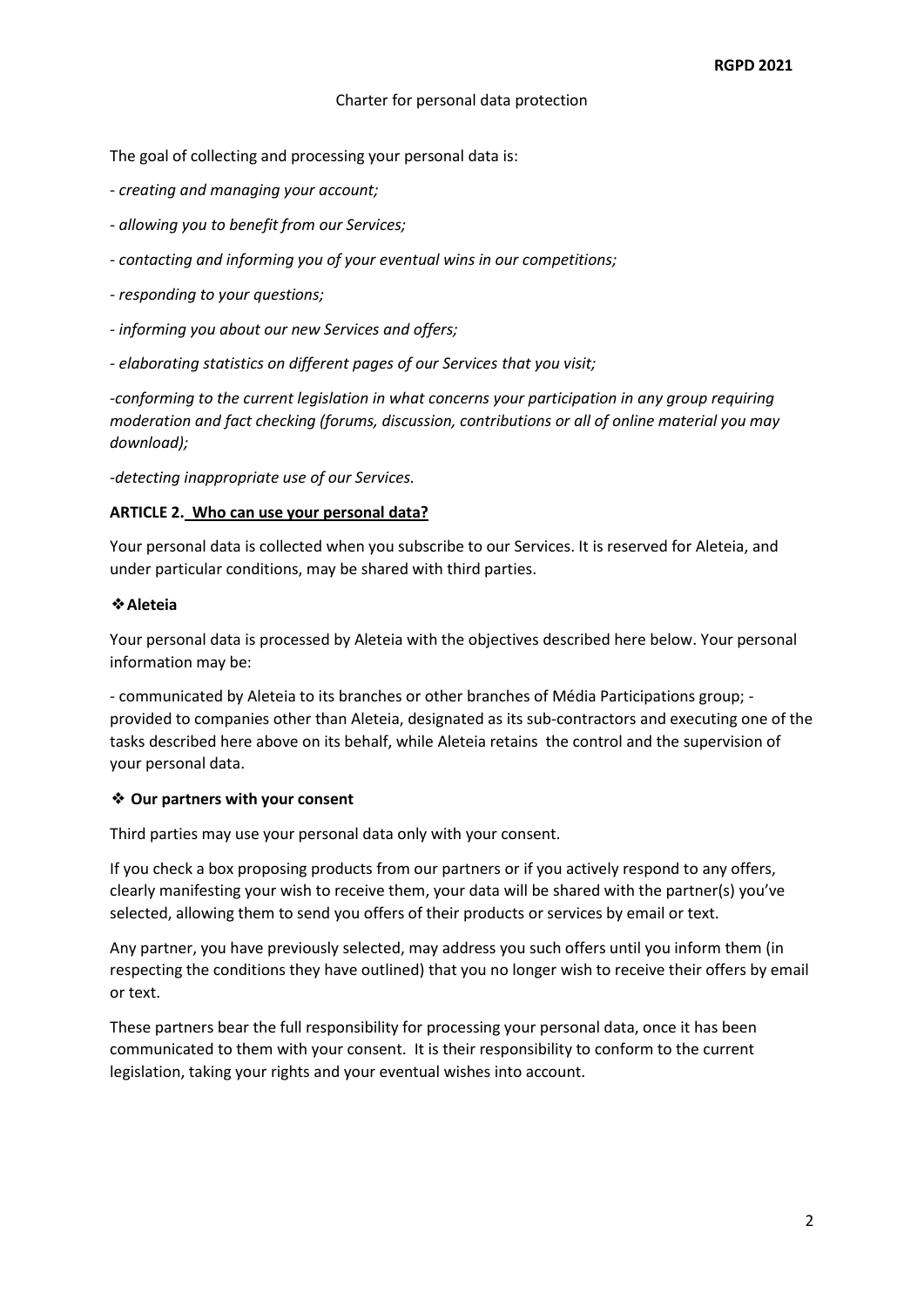## ❖ **Third parties authorized by law:**

In specific cases prescribed by the legislation, your personal data may be communicated to the third parties legally authorized to obtain it: judiciary and government institutions, your internet providers, or a third party that sends cookies stored in your computer terminal (advertisement agencies, another editor, etc.).

We may also have to share your personal data with the third party, to protect or defend the rights of the data controller, to comply with the present provisions, or to protect your rights and/ or public interests, on the condition that this is authorized by law.

If the data controller is sold or partially sold to the third party, we reserve the right to transfer your data as an asset sold or otherwise disposed.

### **ARTICLE 3. How to access your personal data, modify it and/or delete it?**

#### ❖**Your rights**

You have the rights to your personal data. In accordance with the Regulation concerning data protection and within the framework imposed by the articles 12 to22 of the RGPD, you:

-have the right to request access to the information of a personal nature that concerns you, as well as the right to have it modified or deleted–you may access and modify some of your personal information in your Account ;

- have the right to oppose processing of your personal data, demand that be restricted, and the right to transfer the information of a personal nature you've provided.

Furthermore, within the framework, imposed by article 22 of the RGPD, you have the right not to be a subject of decision based exclusively on online processing including that of profiling that may result in legal implications for the concerned or gravely affect them in a similar fashion.

Finally, we wish to remind you that, in any eventuality, you have the right to determine both general and specific criteria concerning the future use reserved to your personal information after your death.

### ❖ **Exercising your rights**

The simplest is to contact us on line. You can exercise your rights by:

-using the tools provided for this purpose and placed at your disposal by our Services;

-contacting us at the following address: rgpd@aleteia.org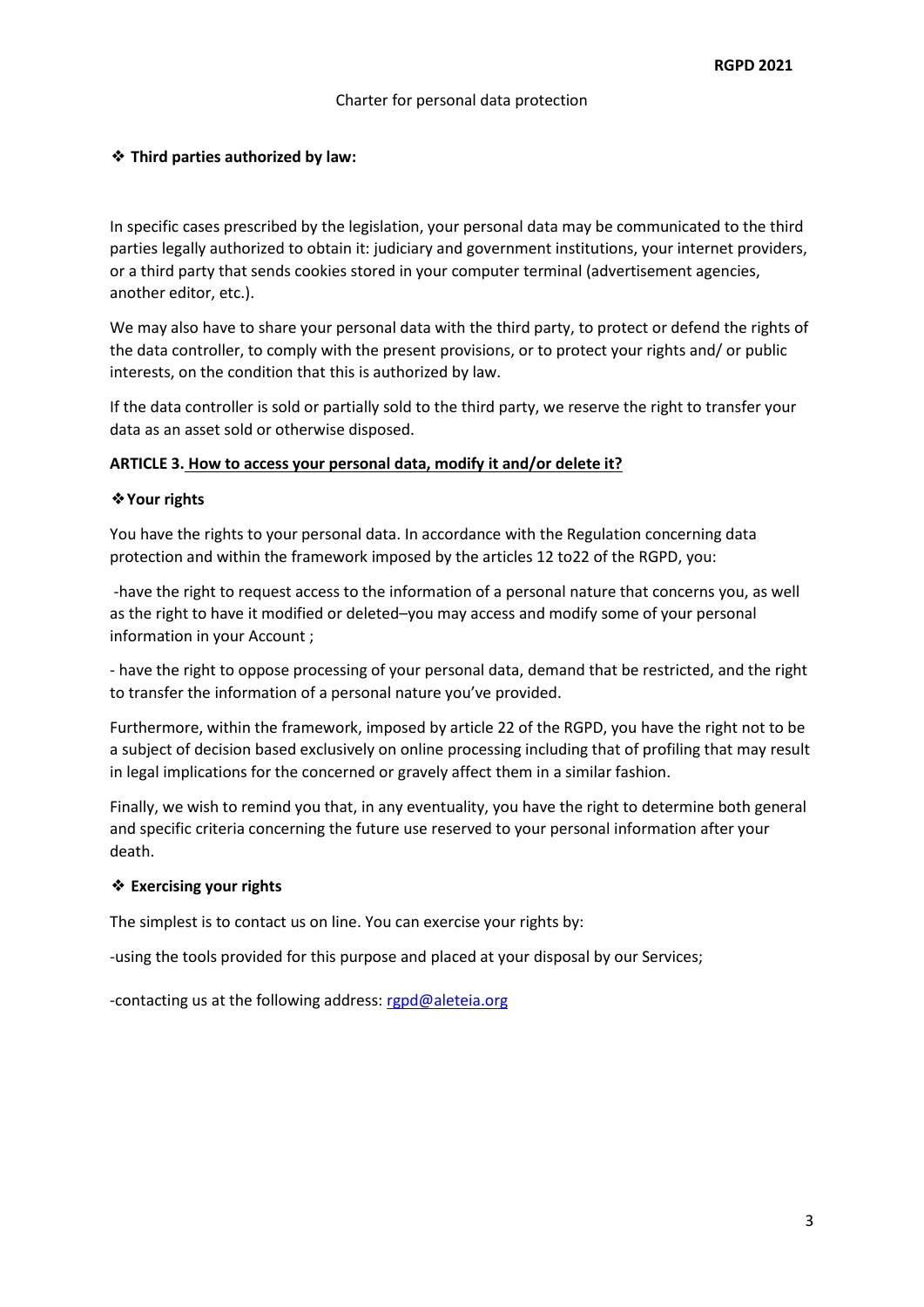At all times if the need arises, you may withdraw your consent for the processing of your personal information, by clicking on the hyperlink, included for this purpose in all of the messages we address you.

The withdrawal of your consent does not compromise the legality of processing based on your consent given prior to this withdrawal.

If you are unable to access, modify or delete your personal information on line, you can address us your request in writing to: Aleteia, 57 rue Gaston Tessier 75019 Paris.

To prevent all unauthorized access, modification, deletion and identity theft, when it is possible, please include with your demand a document proving your identity. In a case of doubt as to your identity, we ask you to supply us an additional document –a copy of your identity card or your passport.

# ❖ **A few points**

Any unreasonable, excessive or inappropriate demand may be rejected.

Your demands must also include an address where you wish to receive our reply. Otherwise, if this proves necessary, we will send it to all of the addresses known to us. You will receive our reply in one month from the receipt of the demand. The delay may be extended to 2 months, based on the complexity and the number of demands.

We remind you that our partners bear the responsibility for your personal information and the respect of your rights, including that of declining to receive their offers.

If your personal information has been deleted, you must signal your inability to access and/or to order the products from the Site.

At any given time, you may modify your choices in your user account, in the section consecrated to the offers from the third parties. Your personal information won't be disclosed to our partners once your demand has been processed. However, your demand won't have any bearing on the data provided prior to your request. In such a case, you must directly address the concerned third party.

### **ARTICLE 4. How long does it take Aleteia to process your personal data?**

Your personal data is stored by Aleteia and /or any of our subcontractors for diligent administration of the Services we propose. Your personal information is conserved for the duration, strictly necessary to achieve the objectives they have been collected for, in conformity with the current regulations.

For example, the data collected as a part of the subscription process to one of our newsletters, is conserved in order to send you such newsletters for as long as you have not unsubscribed.

Beyond this time, we will proceed:

- To delete it or safely dispose of it;

- To implement diligent data anonymization destined exclusively for the statistics that won't lead to exploitation of any other kind.